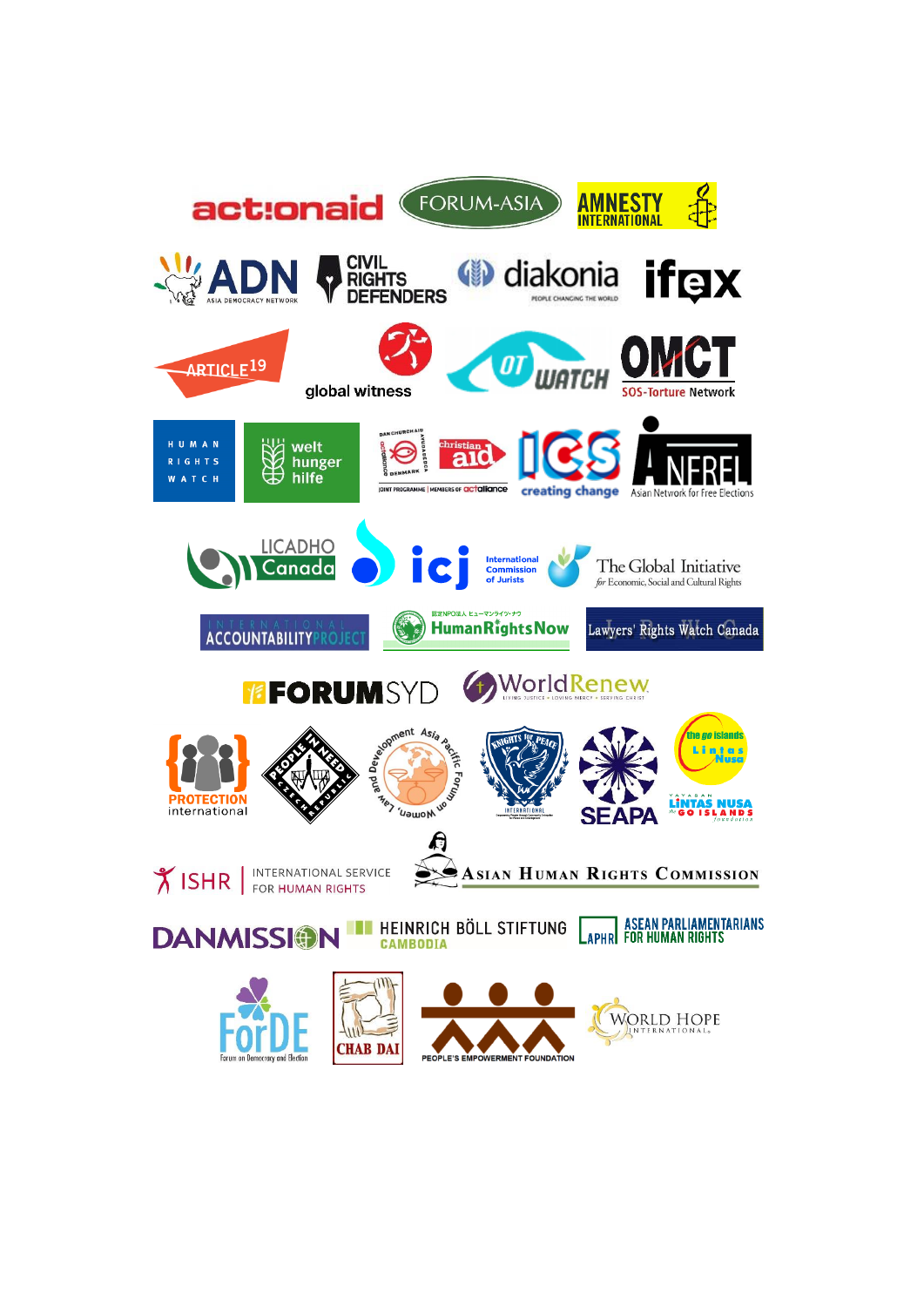H.E. Hun Sen Prime Minister Royal Government of Cambodia Phnom Penh, Cambodia

6 July 2015

Re: Law on Associations and Non-Governmental Organizations

Dear Prime Minister Hun Sen,

We, the undersigned international non-governmental organizations (NGOs) and membership organizations call on the government of Cambodia to immediately withdraw the draft Law on Associations and Non-Governmental Organizations (LANGO) submitted before the National Assembly and apparently scheduled for a vote on 10 July 2015. The government has failed to engage in serious and meaningful consultations with affected groups or the wider public. At the National Assembly, the draft law has been subject only to a pro-forma review by assembly commissions controlled by the governing Cambodian People's Party (CPP), continuing to ignore civil society concerns about the unnecessary restrictions it imposes and its potential for arbitrary implementation against critical groups and individuals. A law affecting fundamental rights should not be given so cursory consideration.

This legislation, if adopted, would seriously damage the ability of many domestic and international associations and NGOs, as well as community-based advocacy movements, to work effectively in Cambodia. The law would give the Interior, Foreign Affairs and other ministries sweeping, arbitrary powers to shut down existing domestic and foreign membership groups and staffed organizations, unchecked through judicial review, and to prohibit the creation of new ones, while criminalizing activities by non-registered groups.

Furthermore, the restrictions on the right to association contained in LANGO go beyond the permissible limitations allowed by international human rights law and are unnecessary for any legitimate purpose. Legislation already in force in Cambodia is fully sufficient to appropriately regulate the activities of NGOs and other associations and to allow prosecution where criminal acts have been committed.

Recent events and the manner in which the LANGO is now being rushed through the National Assembly on an expedited schedule have heightened our concern that the almost certain consequence will be to impose new draconian and impermissibly excessive restrictions on the exercise of the rights to freedom of peaceful assembly, association, expression and opinion – rights safeguarded under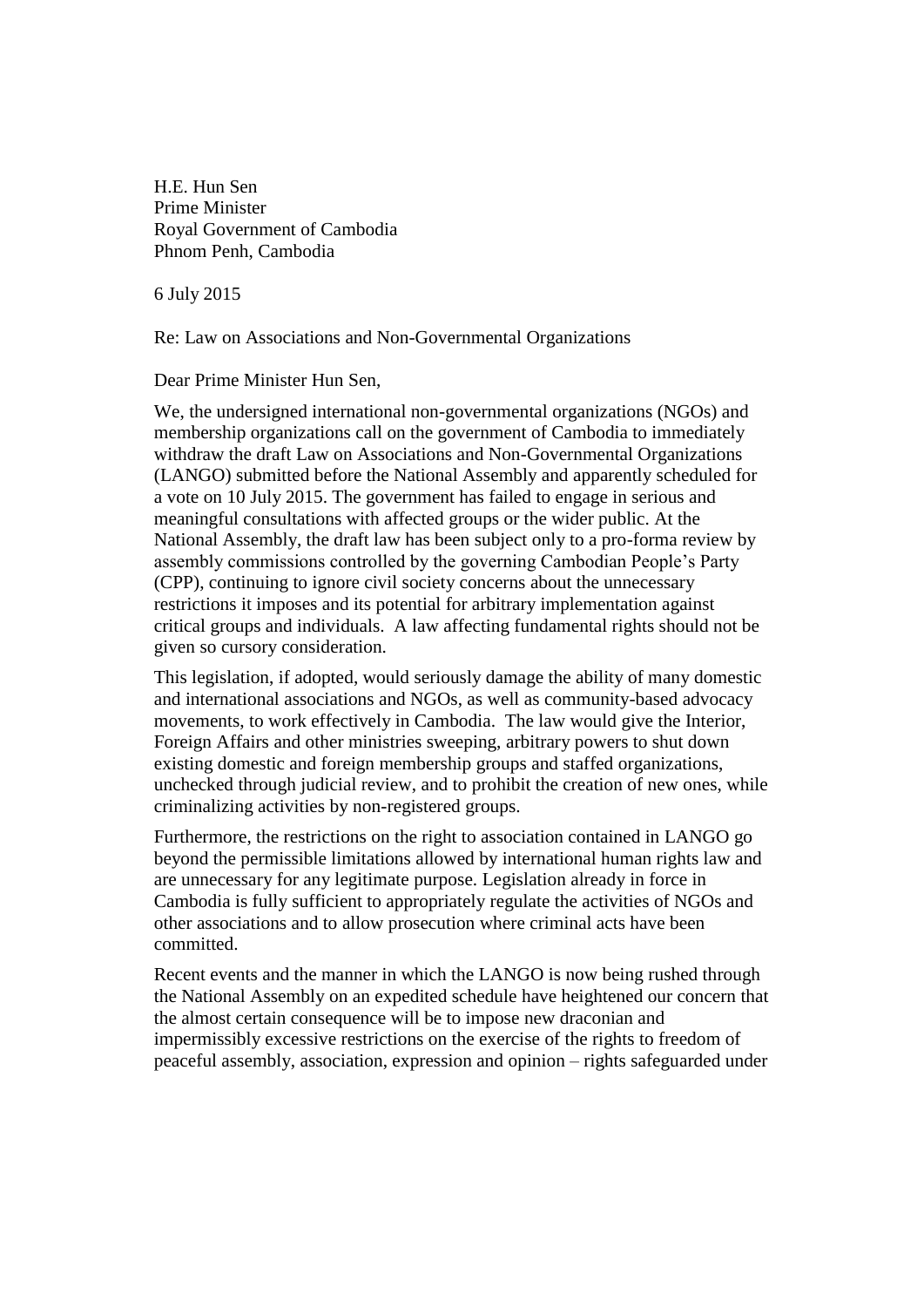the Constitution of Cambodia and the International Covenant on Civil and Political Rights (ICCPR), to which Cambodia is a party.

In a 22 June 2015 letter to the National Assembly, we have detailed our concerns about the key departures from international human rights standards in the draft LANGO text presented to the Council of Ministers on 5 June and about the government's failure to meaningfully consult with civil society about its provisions. We greatly regret that this same text, with only a few fairly inconsequential changes, was forwarded to the National Assembly.

Initially, a CPP member of the National Assembly was reported as saying there would be a parliamentary consultation with civil society on the draft in early August. The CPP then announced such a consultation would happen on 10 July. It has since been re-scheduled again, with the CPP saying the consultation will happen on 8 July, and announcing at the same time that the National Assembly would meet in an extraordinary session to consider the law on 10 July, on which date it seems very likely that LANGO will be adopted.

This acceleration of the legislative schedule comes after security forces attempted to suppress peaceful civil society protests against the draft law on 28, 29 and 30 June, such as preventing the launching of balloons to symbolize this opposition and obstructing peaceful marches. The concerted efforts of the authorities to frustrate peaceful opposition to the draft law has been accompanied by threats from national and local government officials to use the LANGO to curtail human rights monitoring activities once the law is in place. International groups considering establishing themselves in Cambodia are also being deterred from doing so by the prospect of the law's implementation.

We believe the two-and-a-quarter hour parliamentary "consultation" consisting of question and answer sessions for civil society and others now scheduled for 8 July is not intended to be a genuine consultation and offers little prospect of bringing the law into compliance with international human rights standards, including those in Cambodia's Constitution, the ICCPR and the United Nations Declaration on the Right and Responsibility of Individuals, Groups and Organs of Society to Promote and Protect Universally Recognized Human Rights and Fundamental Freedoms (Human Rights Defenders Declaration). As described by CPP parliamentary spokesperson Chheang Vun, the event appears to be little more than an opportunity for the government to reiterate its insistence on passage of the draft as is, and to make groups who oppose the law "understand" the need for it. Moreover, the advance scheduling of the National Assembly session on 10 July leaves little doubt as to the government's intent to go through LANGO without substantial changes. In any case, the failure of the government to effectively consult on the LANGO draft with relevant stakeholders throughout the process has led to an inherently flawed draft contrary to international law.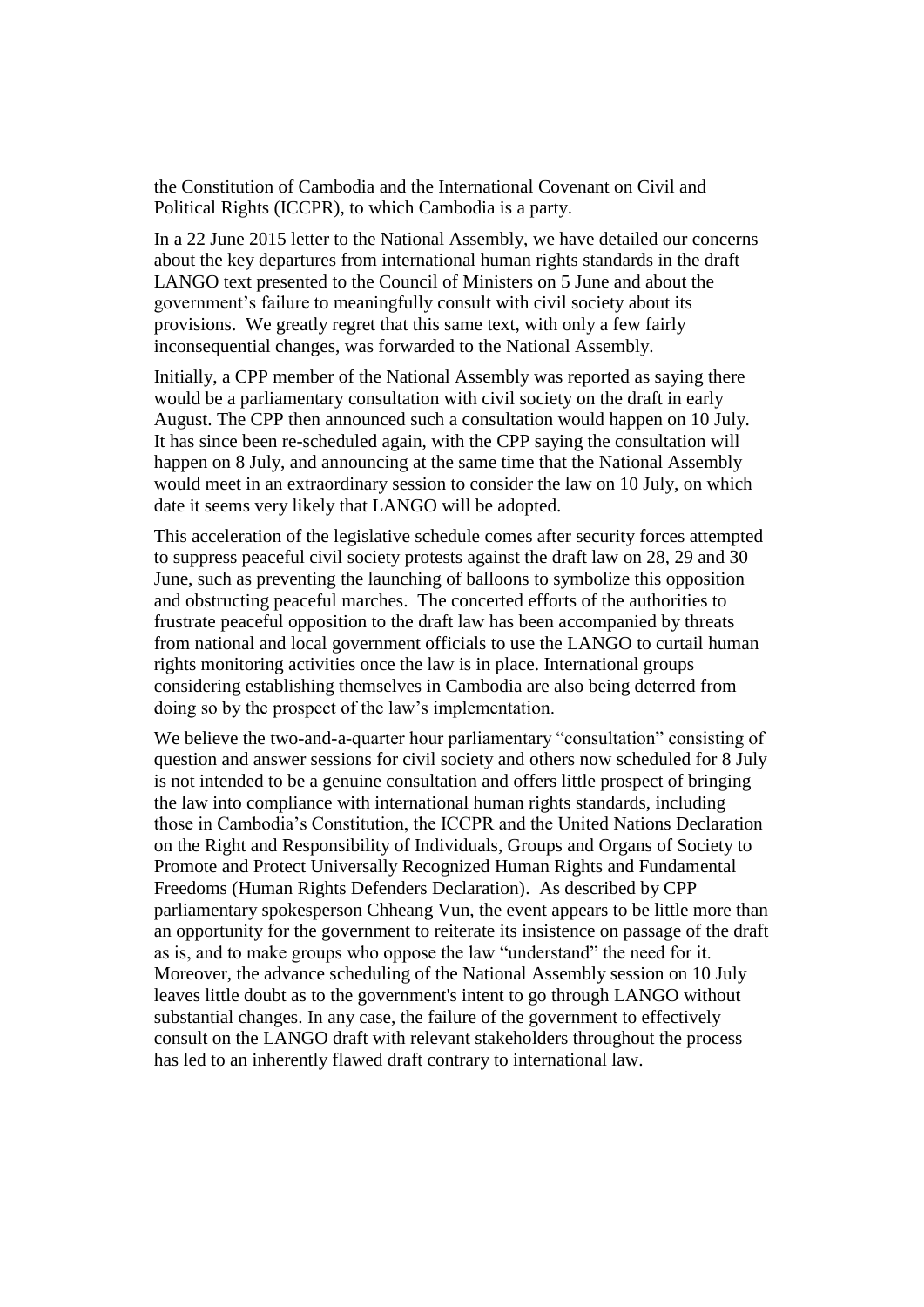If the government of Cambodia is truly serious about the protection and promotion of human rights, it should stop rushing down this precipitous path to the adoption of this unnecessary and non-human rights-respecting legislation now before the National Assembly. It should instead embark upon a path of general legal reform to guarantee in practice the rights of which Cambodians are currently being denied and have been denied for much too long.

## Signed:

ActionAid Amnesty International ARTICLE 19 ASEAN Parliamentarians for Human Rights Asia Democracy Network (ADN) Asian Forum for Human Rights and Development (FORUM-ASIA) Asian Human Rights Commission Asian Network for Free Elections (ANFREL) Asia Pacific Forum on Women, Law and Development Chab Dai Civil Rights Defenders Dan Church Aid / Christian Aid Danmission Diakonia Forum Syd Forum on Democracy and Election (ForDE) Global Initiative for Economic, Social and Culture Rights Global Witness Heinrich Böll Stiftung Human Rights Watch Human Rights Now IFEX International Accountability Project International Commission of Jurists International Service for Human Rights Investing in Children and their Societies (ICS) Lawyers' Rights Watch Canada LICADHO Canada Knights for Peace OT Watch People in Need People's Empower Foundation